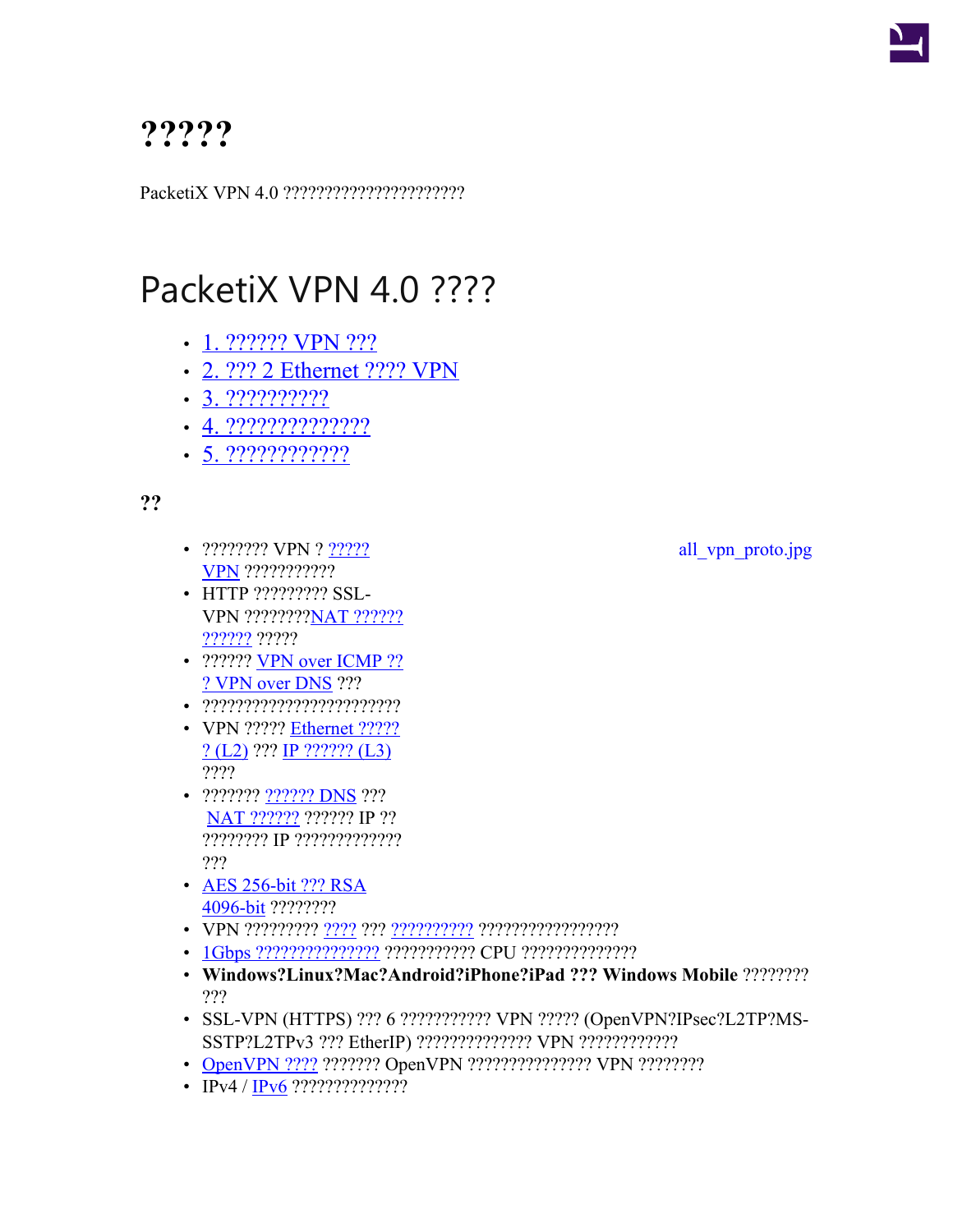- VPN Server ? Windows?Linux?FreeBSD?Solaris ??? Mac OS X ????????
- ?????????? GUI ??????
- 
- $. 22222222222222222222$

## PacketiX VPN ????????

PacketiX VPN ???????????? Ethernet ???????????????PacketiX VPN ????? ???????? VPN ??? ??? ?? VPN ??????????Ethernet ?????? ??????PacketiX VPN ?????? LAN ?????????????????????? LAN ???? ???????????????PacketiX VPN ? ????? Ethernet ?????? HUB ?????? ????????????? HUB????????????? ???PacketiX VPN ??LAN ???? HUB ??????????? LAN ?????????  $2222$ 

?????????????

? LAN ??????????VPN ???????TCP/IP ??????????????VPN ???????????????? SSL ??? VPN ? ?VPN over HTTPS??????? ????????????????PacketiX VPN ? VPN ??? ??????????? 

 $1.0.1$ .jpg